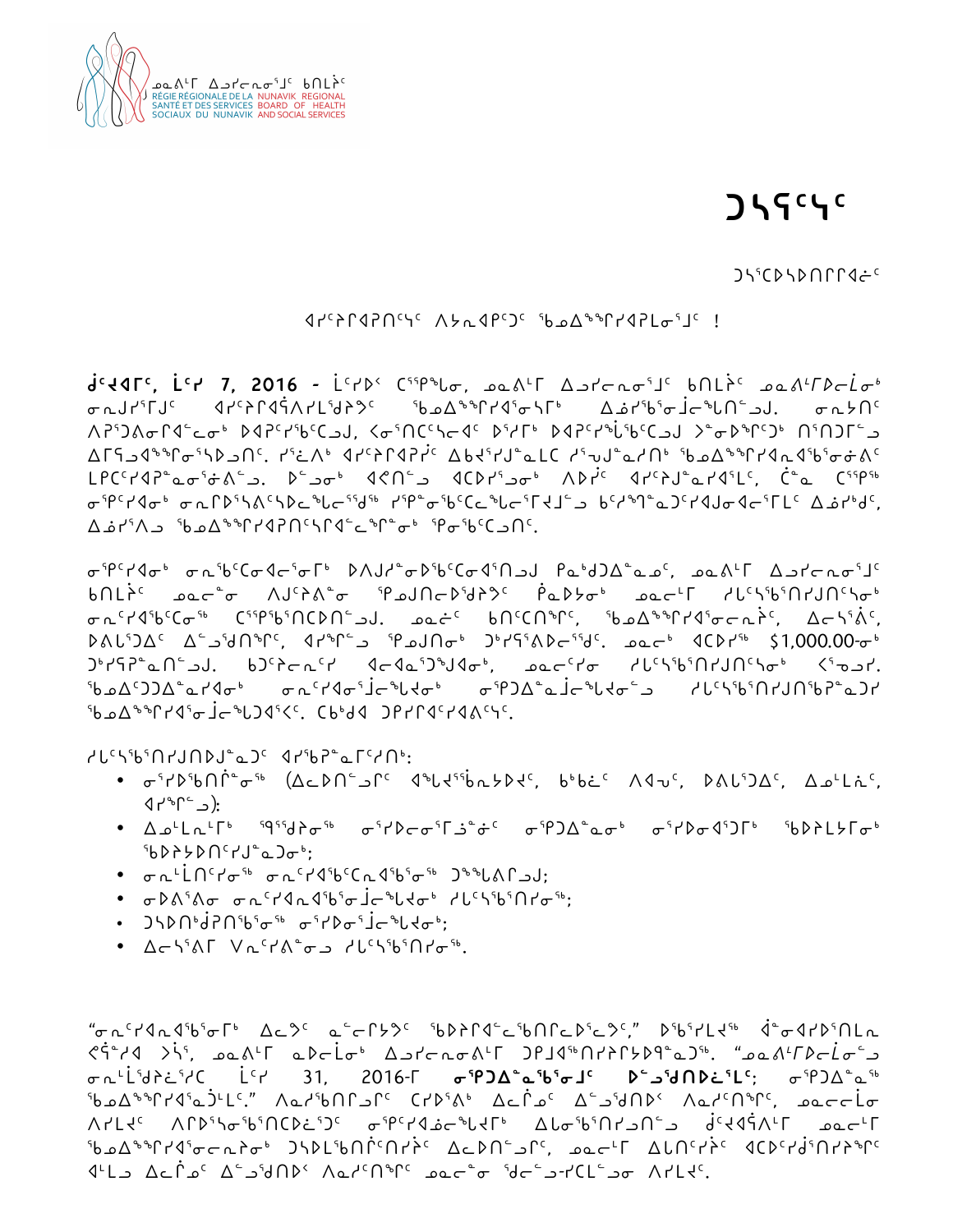| ACD۲L۲/N، <b>۲۲۲ V۲</b> امک که Actor 1978 میتره می کفران انگل A'۲ مه<br><b>dV~)</b> C ናት $l$ σ dት $\Gamma$ 'bNNJAJ'. AJ'AN' dV' C'5ት $l$ σ' 55 'd¿&')cLT'<br>$\Delta$ <i>o'r-no'o' <math>\Delta</math>orno'oo ooi' 'de'o' l</i> '(L'o $\Delta$ o''o').<br>$-30-$                                                                                                     |                                                                                                                                                                                                                                   |
|----------------------------------------------------------------------------------------------------------------------------------------------------------------------------------------------------------------------------------------------------------------------------------------------------------------------------------------------------------------------|-----------------------------------------------------------------------------------------------------------------------------------------------------------------------------------------------------------------------------------|
| <b>JY'UYYE:</b>                                                                                                                                                                                                                                                                                                                                                      | <b>DQA'T</b> ASTCRO'J <sup>C</sup> bNLPC<br>adrigh Astragis dealts                                                                                                                                                                |
|                                                                                                                                                                                                                                                                                                                                                                      | $J55^{\circ}5\sigma4^{\circ}0$ , $a\Delta^{L}\Gamma$ $\Delta$ $J\sigma\pi\Lambda^{L}\Gamma$<br>819 964-2222, J'c A <sup>6</sup> LC D <sup>5</sup> bcDN <sup>6</sup> L 293                                                         |
| $\mathsf{OPT}$ and $\mathsf{OPT}$ and $\mathsf{OPT}$ and $\mathsf{OPT}$ and $\mathsf{OPT}$ and $\mathsf{OPT}$ and $\mathsf{OPT}$ and $\mathsf{OPT}$ and $\mathsf{OPT}$ and $\mathsf{OPT}$ and $\mathsf{OPT}$ and $\mathsf{OPT}$ and $\mathsf{OPT}$ and $\mathsf{OPT}$ and $\mathsf{OPT}$ and $\mathsf{OPT}$ and $\mathsf{OPT}$ and<br>$\Lambda$ ء ا $\mathfrak{e}$ : | <b>PLDY&amp;MCDJNSS</b> ofPERIC AdricDo&Poo Adrin, pant Abroams<br>819-964-2222, $4^{1}$ C $8^{1}$ bC $8^{1}$ bC $1^{1}$ 393<br>lea laflamme@ssss.gouv.qc.ca                                                                      |
| $DP$ <sub>r</sub> $P$<br>PadyibinrJnese<br>$\Lambda^2 \supset \Gamma^c$ :                                                                                                                                                                                                                                                                                            | نمد∟ ∩ہ<br><sup>9</sup> bed <sup>%</sup> r14PN'So <sup>6</sup> 9bd2L5DN'T?, eas <sup>L</sup> F Antonst<br>819-964-2222, $4^{\nu}$ C $\Lambda^{\nu}$ UC $\Lambda^{\nu}$ bC $\Lambda^{\nu}$ U 222<br>kathy.snowball@ssss.gouv.qc.ca |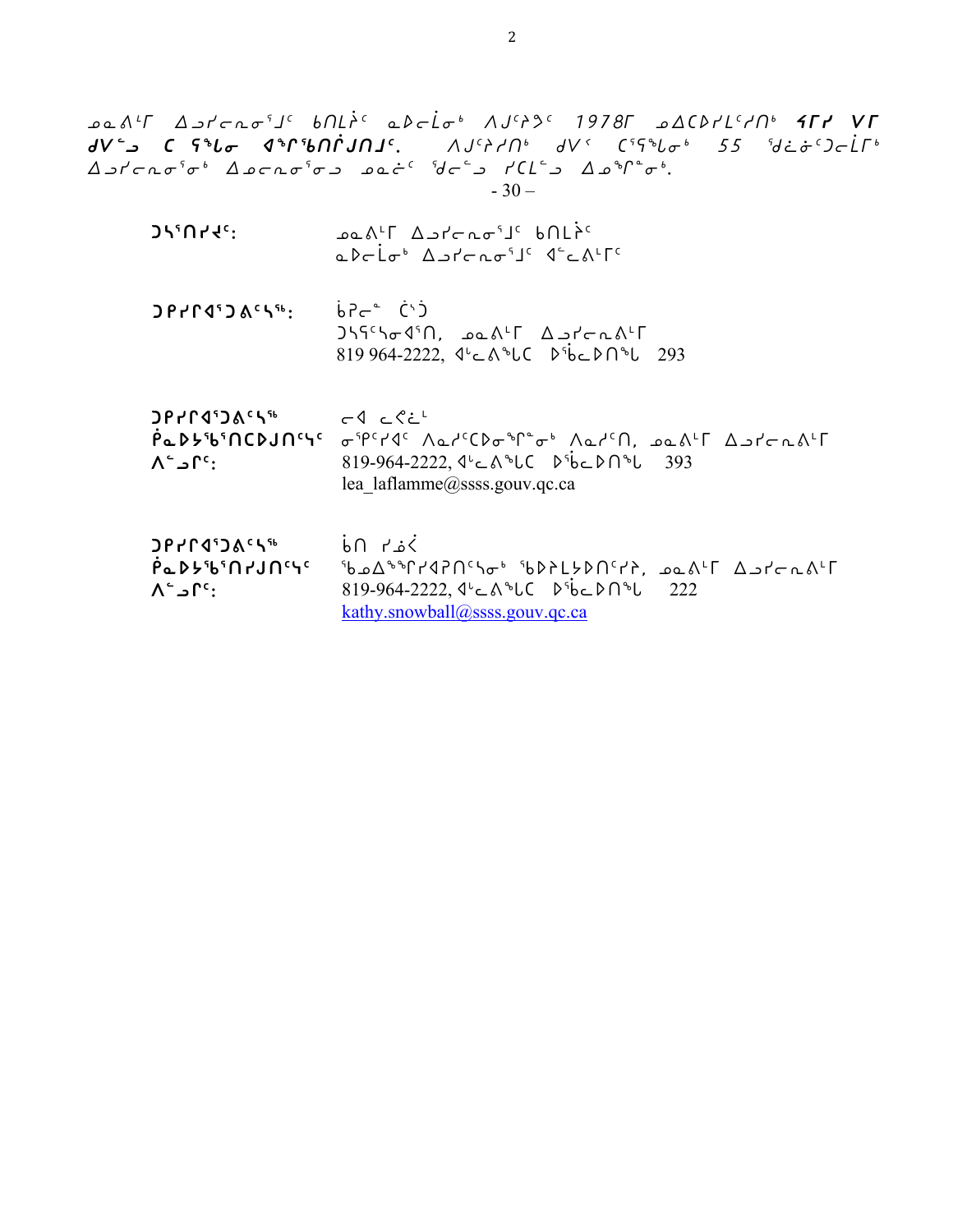#### FOR IMMEDIATE RELEASE

### SMALL CHANGES TOWARD A HEALTHY LIFESTYLE!

**Kuujjuaq, March 5, 2016** – Throughout the month of March, the Nunavik Regional Board of Health and Social Services (NRBHSS) invites all *Nunavimmiut* to adopt a healthier lifestyle by making small changes to their eating habits. It could be by adding an extra portion of vegetables to dinner, preparing bannock with oil instead of lard or reducing pop consumption. Each small change counts and will affect your health and well-being. A new habit usually takes 21 days to become part of the routine, so take advantage of this month dedicated to nutrition and the longer hours of sunshine for motivation, and find a little something extra to do to make your lifestyle healthier.

To help everyone in their quest to celebrate healthy nutrition, the NRBHSS would like to encourage all local organizations to apply now for funding to organize community-based activities during nutrition month. Community groups, health workers, schools, youth centres, etc., all are invited to submit their forms. There is a maximum funding of \$1 000 per community, so get together and plan a fun, community-wide activity. Any event underlining the importance of healthy eating and country food is eligible. For more information, please check the information contacts below.

Activities could be but are not limited to:

- Cooking activity (involving parents, children, youths, elders, etc.);
- Inviting an elder or any experienced person to prepare country food and share their knowledge;
- Community meal focussed on the pleasure of eating well;
- In-store nutrition activities;
- Cooking show on the radio;
- School and childcare-centre activities.

"Let's rediscover the pleasure of eating well surrounded by our loved ones," announced Dr. Françoise Bouchard, Acting Director of Public Health for Nunavik. "We also encourage all *Nunavimmiut* to feast on country food on March 31, the 2016 official **Country Food Day**; country food is essential for a healthy lifestyle." In collaboration with Tasiurvik Family House, a regional training session on nutrition and community cooking will also be held in Kuujjuaraapik with community liaison wellness workers, community-kitchen coordinators and family-house staff from all 14 communities.

*The NRBHSS is a public agency created in 1978 under the* **James Bay and Northern Québec Agreement***. It is responsible for nearly the entire Québec territory located north of the 55th parallel in terms of the provision of health and social services for the inhabitants of the 14 communities.*

- 30 -

**Source:** Nunavik Regional Board of Health and Social Services Department of Public Health

**For information:** Caroline D'Astous